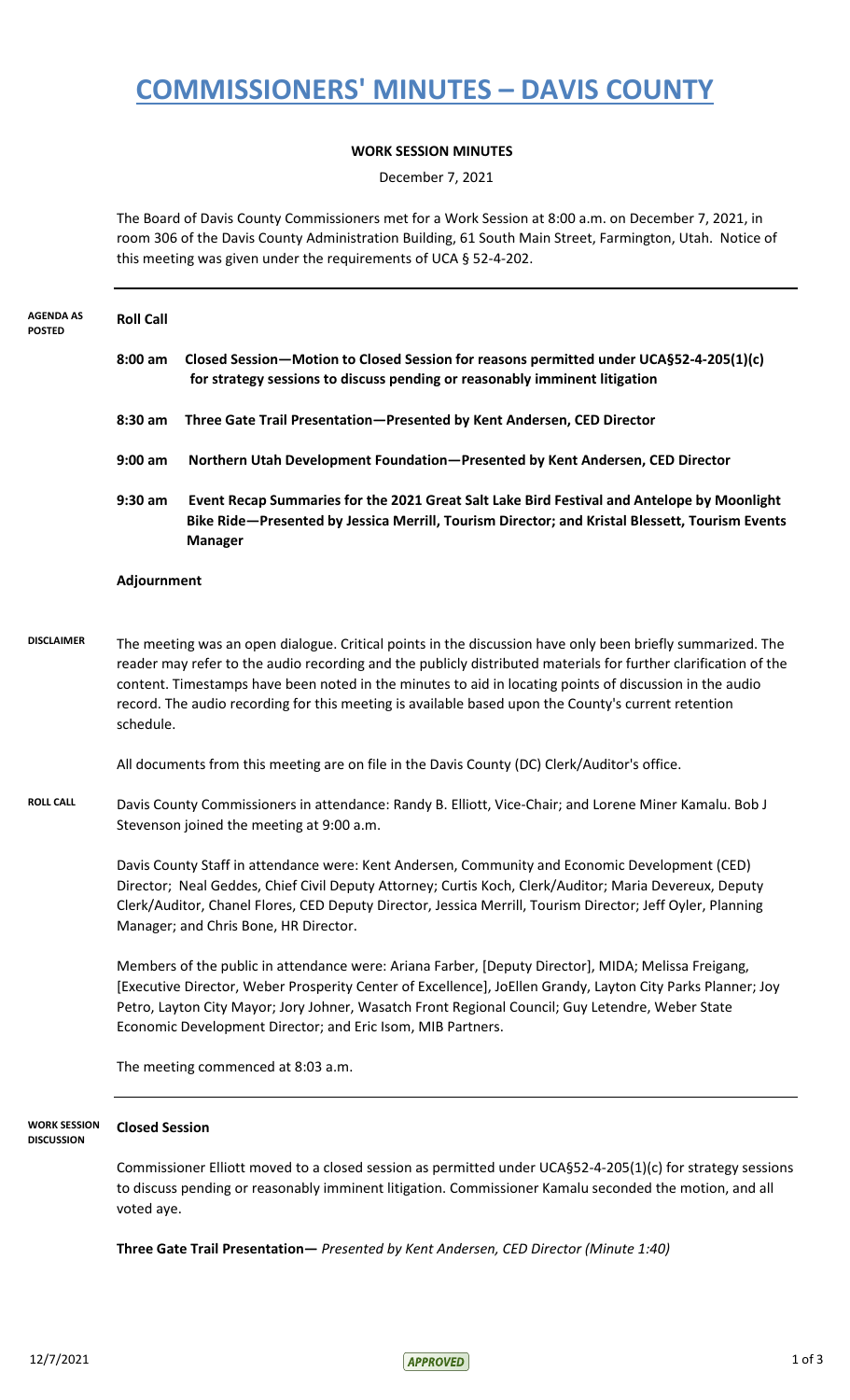# **COMMISSIONERS' MINUTES – DAVIS COUNTY**

Kent Andersen said this is a unique opportunity to purchase the land on which the Union Pacific rail line sits that runs alongside Falcon Hill on the west side of Hill Air Force Base (HAFB.) It used to support the Army and its train maintenance. The Union Pacific Railroad had to abandon the rail line formally, so it is available for purchase. There is an opportunity for it to be an active transportation trail that would link the three western gates of HAFB to local and regional trail systems.

Melissa Freigang gave the history of what they are calling the "Northern Utah Trails Project." Ariana Farber explained that this idea came about due to a MIDA demolition project. They came up with converting the rail line into a trail system. It spans 6.2 miles and would include the following five major connection points: Clearfield at M Avenue to the HAFB West Gate, a new 1800 N. interchange near Sunset and the new HAFB gate, 5600 S. in Roy and the HAFB Roy Gate, 4400 S. in Roy and the Ogden-Hinckley Airport, and the Weber River Parkway. This corridor serves as the "last puzzle piece" to directly link Ogden, Roy, Riverdale, HAFB, Sunset, and Clearfield. The trail would also connect these communities to other bike lanes and trail systems and provide an alternative transportation solution to thousands of jobs in Falcon Hill and HAFB.

Ariana said they are currently in the process of negotiations and asked the Commissioners to talk to their legislators to convey that this is a project worth backing, to show their support. *(See Attachments A1-A12.)*

#### **Northern Utah Development Foundation—***Presented by Kent Andersen, CED Director (Minute 35:34)*

Kent Andersen said a significant gap exists in venture capital in Northern Utah related to the entrepreneurial ecosystem. The solution is a regionally-based early-stage seed fund that provides regional, scalable companies needed money and access to partner resources.

Guy Letendre said their vision is to impact economic growth for early-stage start-ups by providing low-cost terms by leveraging students research and building an angel investor network to help create great companies that generate returns. He explained their investment strategies and the fund structure. They are looking to raise \$5 million and investors right now. *(See Attachments B1-B18.)*

### **Event Recap Summaries for the 2021 Great Salt Lake Bird Festival and Antelope by Moonlight Bike Ride—**  *Presented by Jessica Merrill, Tourism Director (Minute 55:41)*

Jessica Merrill said they didn't host any events in 2020, so they were excited to host some of the legacy events in Davis County again. The Great Salt Lake Bird Festival was held in May of 2021, with some COVID restrictions still in place, so they hosted virtual workshops and keynote speakers. They sold out faster than ever. There was a family day where they pushed bird watching with the younger generation. There was 392 admission passes sold (attendees came from a total of 15 states), 647 field trip tickets sold, 170 bird species seen, and 60 field trip leaders. The total economic impact was \$160,974, there was \$13,100 in cash sponsorships, and a profit of \$12,031.

Jessica said there were over 1,500 total riders that attended the Antelope by Moonlight Bike Ride event, of which 69 were from out of state. The theme was the "Rolling '20s." This year they had stayed after the ride for a "welcome back" party with music and refreshments. The total economic impact was \$184,934. They contracted with Magnum E-Bikes and rented 100 bikes. They had 11 sponsors with revenue of \$43,740, 14 vendor booths, expenses of \$32,402, and proceeds of \$11,350 donated to the Friends of Antelope Island with the Commission's approval. Next year's event will be held on July 15, 2022, and the theme will be "Ride Into The Danger Zone."

*(See Attachments C1-C2 and D1-D2.)*

ADJOURNMENT The meeting adjourned at 9:50 a.m.